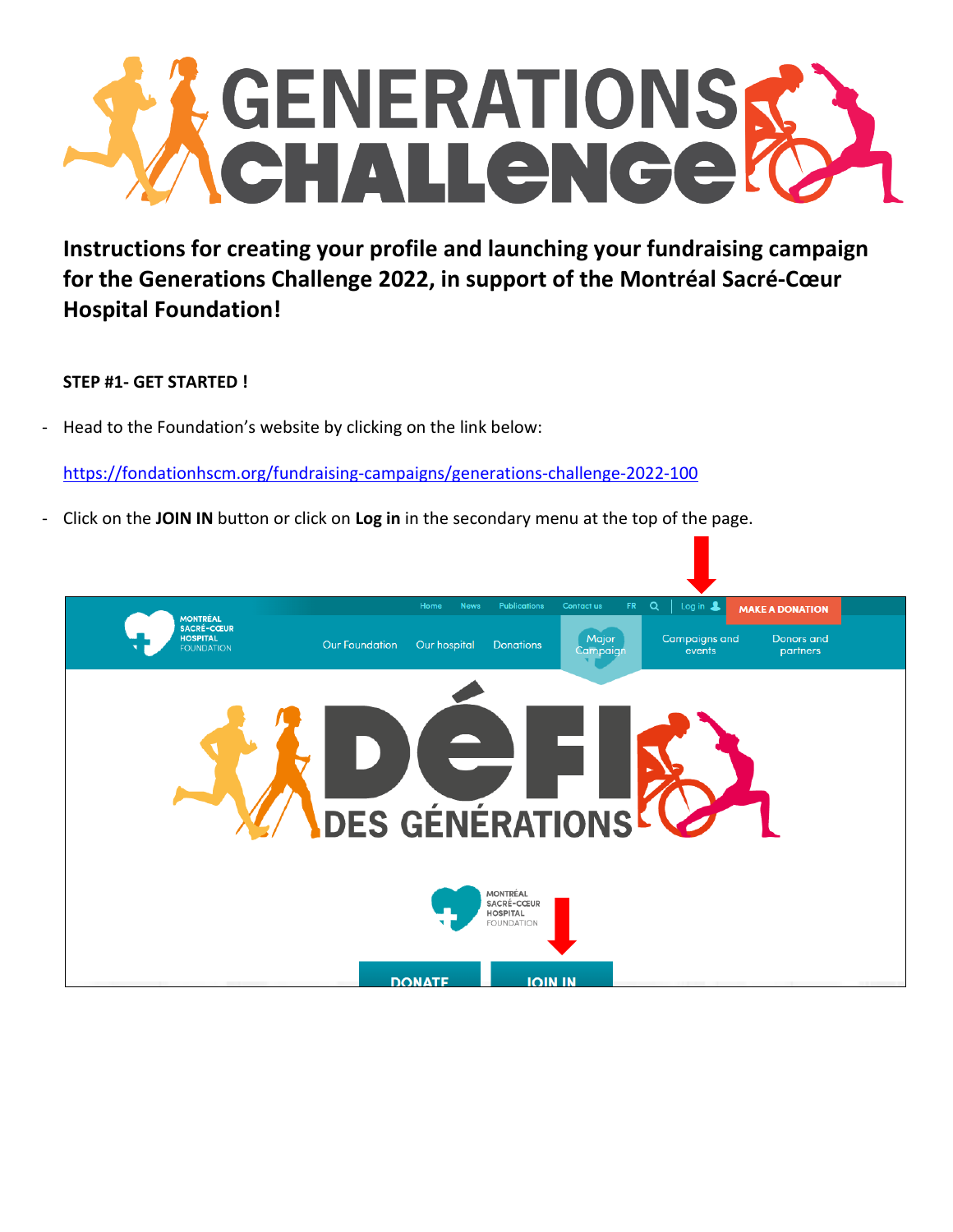### **STEP #2- YOUR ACCOUNT**

## - Click on the **CREATE AN ACCOUNT** button.

# *\*\*\* If you already have an account on the Foundation website, simply log in and head to step #3. \*\*\**

| <b>MONTRÉAL</b><br><b>SACRÉ-CŒUR</b><br><b>HOSPITAL</b>                                                                             |                       | Home<br><b>News</b> | Publications     | Contact us<br>FR.<br>Major | Q<br>Log in $\triangle$<br><b>Campaigns and</b>                             | <b>MAKE A DONATION</b><br><b>Donors</b> and                                    |
|-------------------------------------------------------------------------------------------------------------------------------------|-----------------------|---------------------|------------------|----------------------------|-----------------------------------------------------------------------------|--------------------------------------------------------------------------------|
| <b>FOUNDATION</b>                                                                                                                   | <b>Our Foundation</b> | Our hospital        | <b>Donations</b> | Campaign                   | events                                                                      | partners                                                                       |
| <b>CONNECT</b>                                                                                                                      |                       |                     |                  |                            |                                                                             |                                                                                |
|                                                                                                                                     |                       |                     |                  |                            |                                                                             |                                                                                |
| Certain sections of this site are under construction.<br>We apologize for any inconvenience.                                        |                       |                     |                  |                            |                                                                             |                                                                                |
|                                                                                                                                     |                       |                     |                  | <b>Create an account</b>   |                                                                             |                                                                                |
| Already have an account?                                                                                                            |                       |                     |                  |                            |                                                                             |                                                                                |
| If you have made a purchase, a donation or participated in<br>one of our events in the past, you have an account. Please log<br>in. |                       |                     |                  |                            | account, you can register your information to save time on your next visit. | First visit? You can easily create an account in a few minutes. By creating an |
| Email *                                                                                                                             |                       |                     |                  | <b>CREATE AN ACCOUNT</b>   |                                                                             |                                                                                |
|                                                                                                                                     |                       |                     |                  |                            |                                                                             |                                                                                |

- **When you create your account**, you will be asked to upload a profile photo.

This is the photo that will appear on your personal fundraising page for the Generations Challenge.

N.B. Once your account has been created, you can update your profile photo or personal information at any time.

| <b>MONTRÉAL</b>                                    |                         | Home<br><b>News</b> | <b>Publications</b> | Contact us<br>FR. | $\alpha$<br>Log in &           | <b>MAKE A DONATION</b>        |
|----------------------------------------------------|-------------------------|---------------------|---------------------|-------------------|--------------------------------|-------------------------------|
| <b>SACRÉ-CŒUR</b><br>HOSPITAL<br><b>FOUNDATION</b> | <b>Our Foundation</b>   | Our hospital        | Donations           | Major<br>Campaign | <b>Campaigns and</b><br>events | <b>Donors</b> and<br>partners |
| <b>CREATE A NEW ACOUNT</b>                         |                         |                     |                     |                   |                                |                               |
| <b>PERSONAL INFORMATION</b>                        |                         |                     |                     |                   |                                |                               |
| <b>PROFILE PICTURE</b>                             |                         |                     |                     |                   |                                |                               |
| [Search] @                                         |                         |                     |                     |                   |                                |                               |
| Mr./Ma. *                                          |                         |                     |                     |                   |                                |                               |
| -- SELECT --<br>First name *                       | Last name *             |                     |                     |                   |                                |                               |
| Email *                                            | Email confirmation *    |                     |                     |                   |                                |                               |
| Password *                                         | Password confirmation.* |                     |                     |                   |                                |                               |
| The password must contain minimum                  |                         |                     |                     |                   |                                |                               |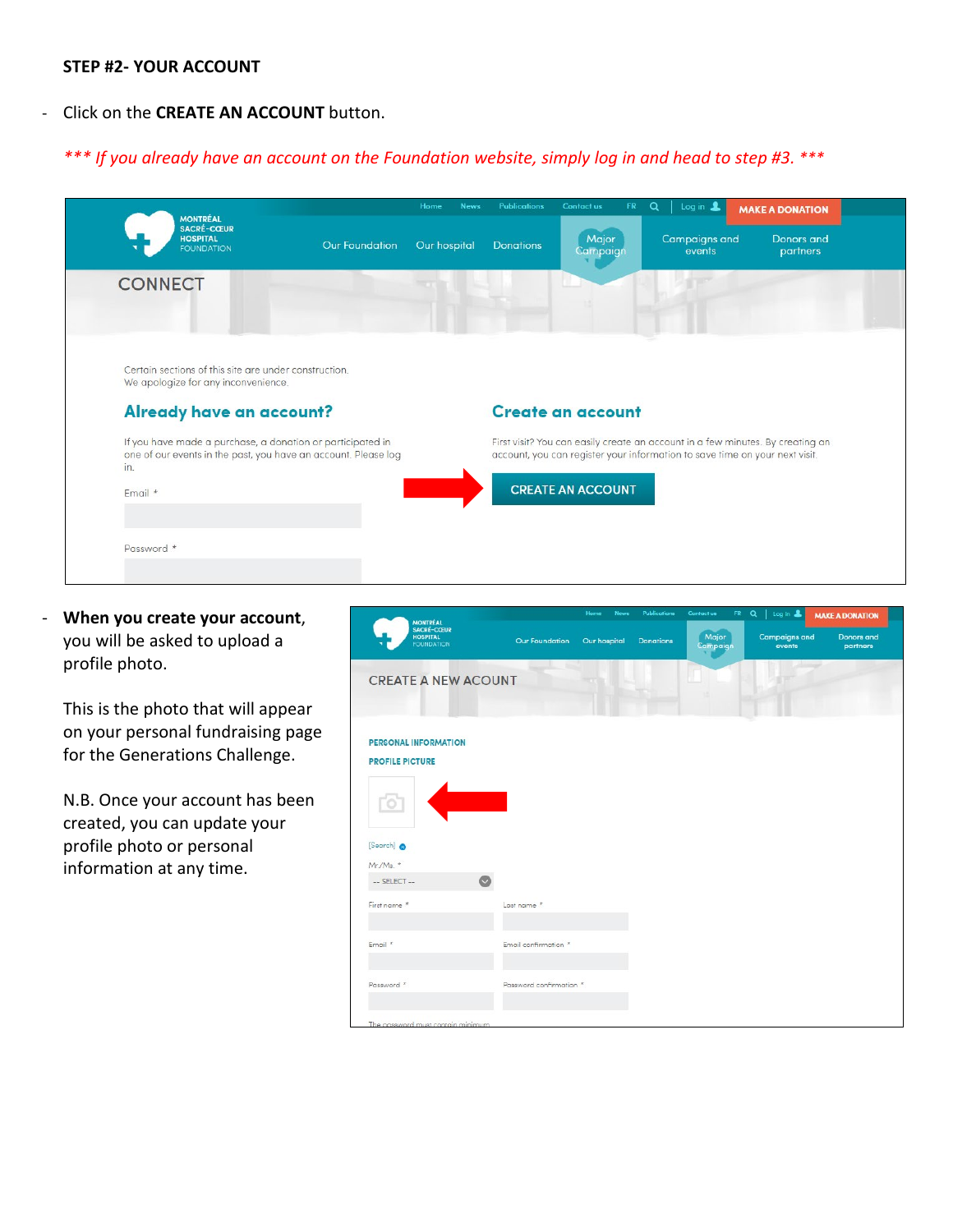N.B. The recommended format to upload is 600 px X 600 px. See the examples below:



# **STEP #3 – YOUR DASHBOARD**

- You can update your photo and personal information in the **Contact information** section of your dashboard.
- You can make your page more interesting by sharing your stories, photos and news updates.

| <b>MONTRÉAL</b><br><b>SACRÉ-CŒUR</b> | Home<br>News                          | <b>Publications</b><br>Contact us<br>FR.<br>Q<br>My space &<br><b>MAKE A DONATION</b> |                                                                 |  |  |
|--------------------------------------|---------------------------------------|---------------------------------------------------------------------------------------|-----------------------------------------------------------------|--|--|
| <b>HOSPITAL</b><br><b>FOUNDATION</b> | <b>Our Foundation</b><br>Our hospital | Major<br><b>Donations</b><br>Campaign                                                 | <b>Campaigns and</b><br><b>Donors</b> and<br>events<br>partners |  |  |
| <b>DASHBOARD</b>                     |                                       |                                                                                       |                                                                 |  |  |
| <b>My space</b>                      | <b>Dashboard</b>                      |                                                                                       |                                                                 |  |  |
| > Dashboard                          |                                       |                                                                                       | <b>Latest donors</b>                                            |  |  |
| > My campaigns                       | raised                                | My total goal                                                                         | Thank you for your<br>support!                                  |  |  |
| > My teams                           | \$0<br>0%                             | \$100                                                                                 | Donore of this participant<br>Be the first                      |  |  |
| > My news                            |                                       |                                                                                       |                                                                 |  |  |
| > My images                          | I am contributing to                  | I am contributing to                                                                  |                                                                 |  |  |
| Contact information                  | 1 campaign                            | 1/1 activity                                                                          |                                                                 |  |  |
| <b>LOGOUT</b>                        | I am a part of                        | 8<br>You have                                                                         |                                                                 |  |  |
|                                      | 1 team                                | member                                                                                |                                                                 |  |  |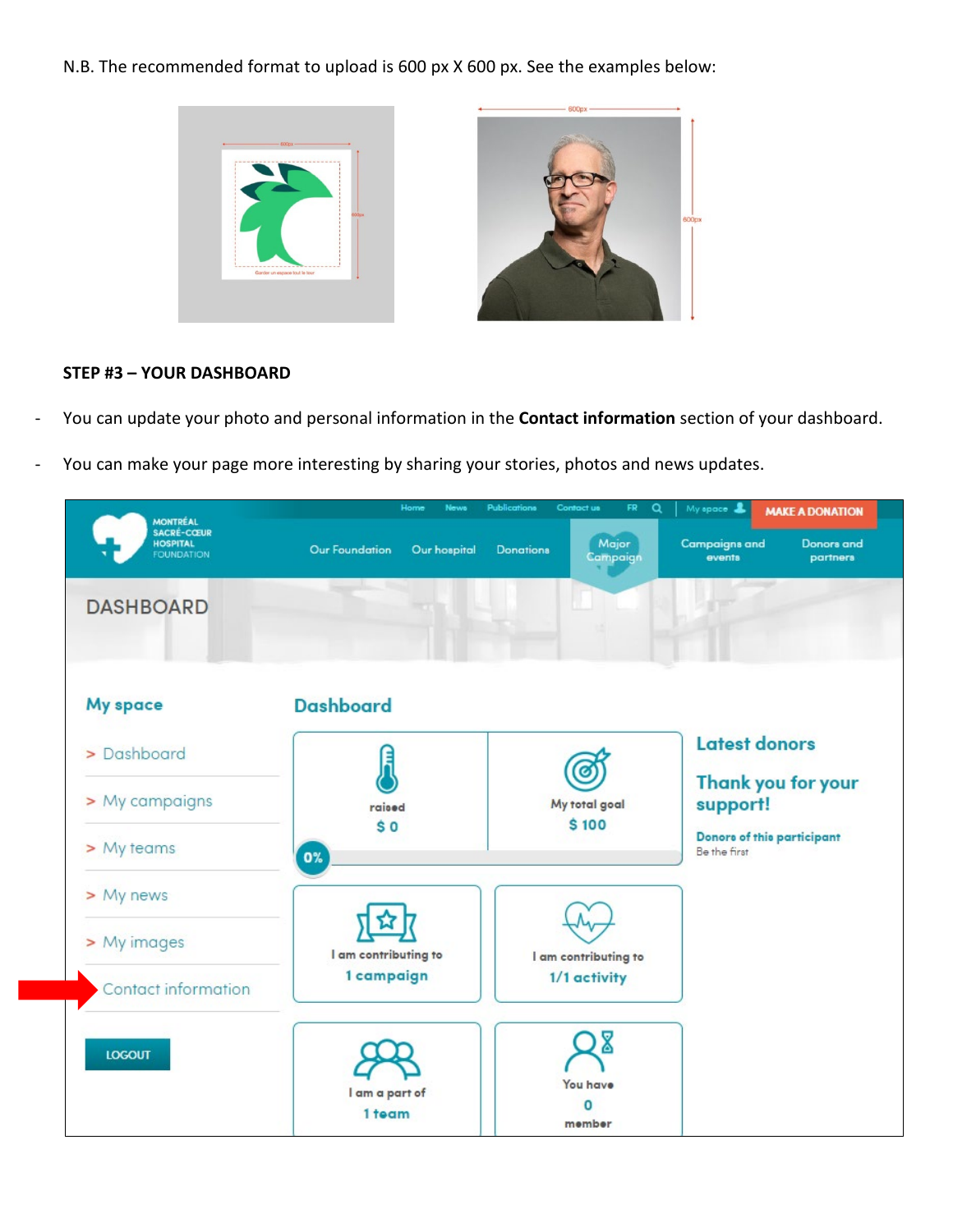### **STEP #4 – YOUR CAMPAIGN**

- In the left-hand menu, under **My campaigns**, select Generations Challenge 2022 from the drop-down menu.
- Then, select one of the three options: 1. Participate, 2. Create a team, 3. Join an existing team

| <b>HOSPITAL</b><br><b>FOUNDATION</b> | <b>Our Foundation</b><br>Our hospital              | Major<br><b>Donations</b><br>Campaign          | <b>Campaigns and</b><br><b>Donors</b> and<br>events<br>partners |
|--------------------------------------|----------------------------------------------------|------------------------------------------------|-----------------------------------------------------------------|
| <b>My space</b>                      | Doesn't participate to an other campaign actually. |                                                |                                                                 |
| > Dashboard                          |                                                    |                                                |                                                                 |
| > My campaigns                       |                                                    | <b>WANT TO DO MORE?</b>                        |                                                                 |
| > My teams                           | <b>GENERATIONS CHALLENGE 2022</b>                  |                                                |                                                                 |
| > My news                            |                                                    |                                                |                                                                 |
| > My images                          | <b>Participate to this</b><br>activity             | <b>Create a new team</b><br><b>Team leader</b> | Join an existing team<br><b>Team member</b>                     |
| > Contact information                | Individual participant                             |                                                |                                                                 |

- On this page, indicate the amount (in dollars) that you aim to raise.
- You can also add a description that will appear on your fundraising page. *e.g. Explain what has motivated you to launch this fundraising campaign.*
- Then click on the **SUBMIT** button.

| <b>MONTRÉAL</b>                                           |                | Home<br><b>News</b> | <b>Publications</b> | FR.<br>$\alpha$<br>Contact us | $My$ space $\triangle$         | <b>MAKE A DONATION</b> |
|-----------------------------------------------------------|----------------|---------------------|---------------------|-------------------------------|--------------------------------|------------------------|
| <b>SACRÉ-CŒUR</b><br><b>HOSPITAL</b><br><b>FOUNDATION</b> | Our Foundation | Our hospital        | <b>Donations</b>    | Major<br>Campaign             | <b>Campaigns and</b><br>events | Donors and<br>partners |
| <b>CREATE AN INDIVIDUAL PROFILE</b>                       |                |                     |                     |                               |                                |                        |
|                                                           |                |                     |                     |                               |                                |                        |
|                                                           |                |                     |                     |                               |                                |                        |
| Information about the participant                         |                |                     |                     |                               |                                |                        |
| My personal goal in cash *                                |                |                     |                     |                               |                                |                        |
| My description (will appear online) *                     |                |                     |                     |                               |                                |                        |
|                                                           |                |                     |                     |                               |                                |                        |
|                                                           |                |                     |                     |                               |                                |                        |
|                                                           |                |                     |                     |                               |                                |                        |
|                                                           |                |                     |                     |                               | <b>CANCEL</b>                  | <b>SUBMIT</b>          |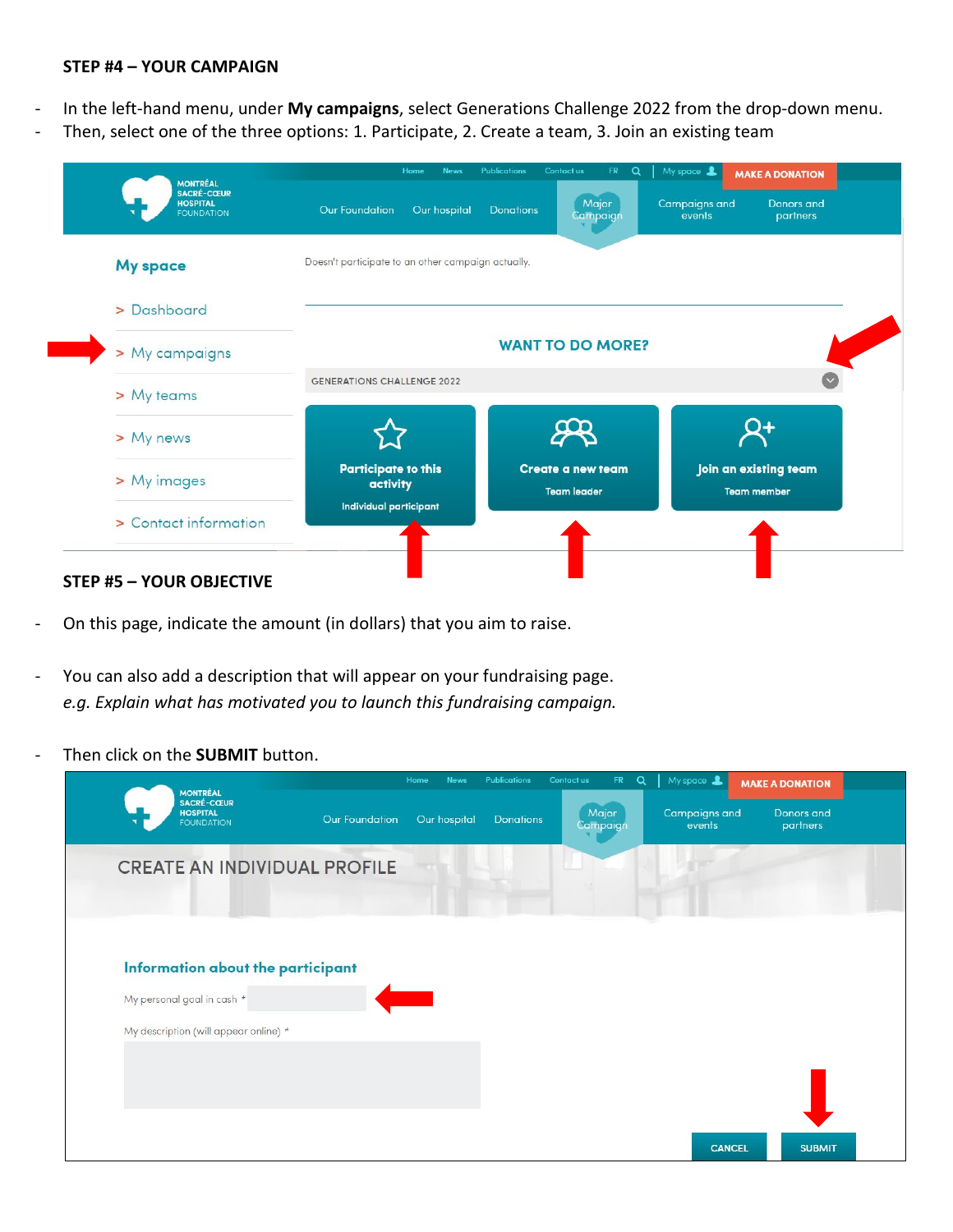### **STEP #6 – YOUR PERSONAL FUNDRAISING PAGE**

- **\*\*\* Once your fundraising page has been created, the Foundation will receive a notification and approve the activation of your profile in the best possible timeframe. \*\*\***
- Once active, your page will appear under the **PARTICIPANTS** and/or **TEAMS** tabs on [the Generations Challenge](https://fondationhscm.org/fundraising-campaigns/generations-challenge-2022-100)  [webpage.](https://fondationhscm.org/fundraising-campaigns/generations-challenge-2022-100)



By clicking on your profile, your fundraising page will be displayed as follows: